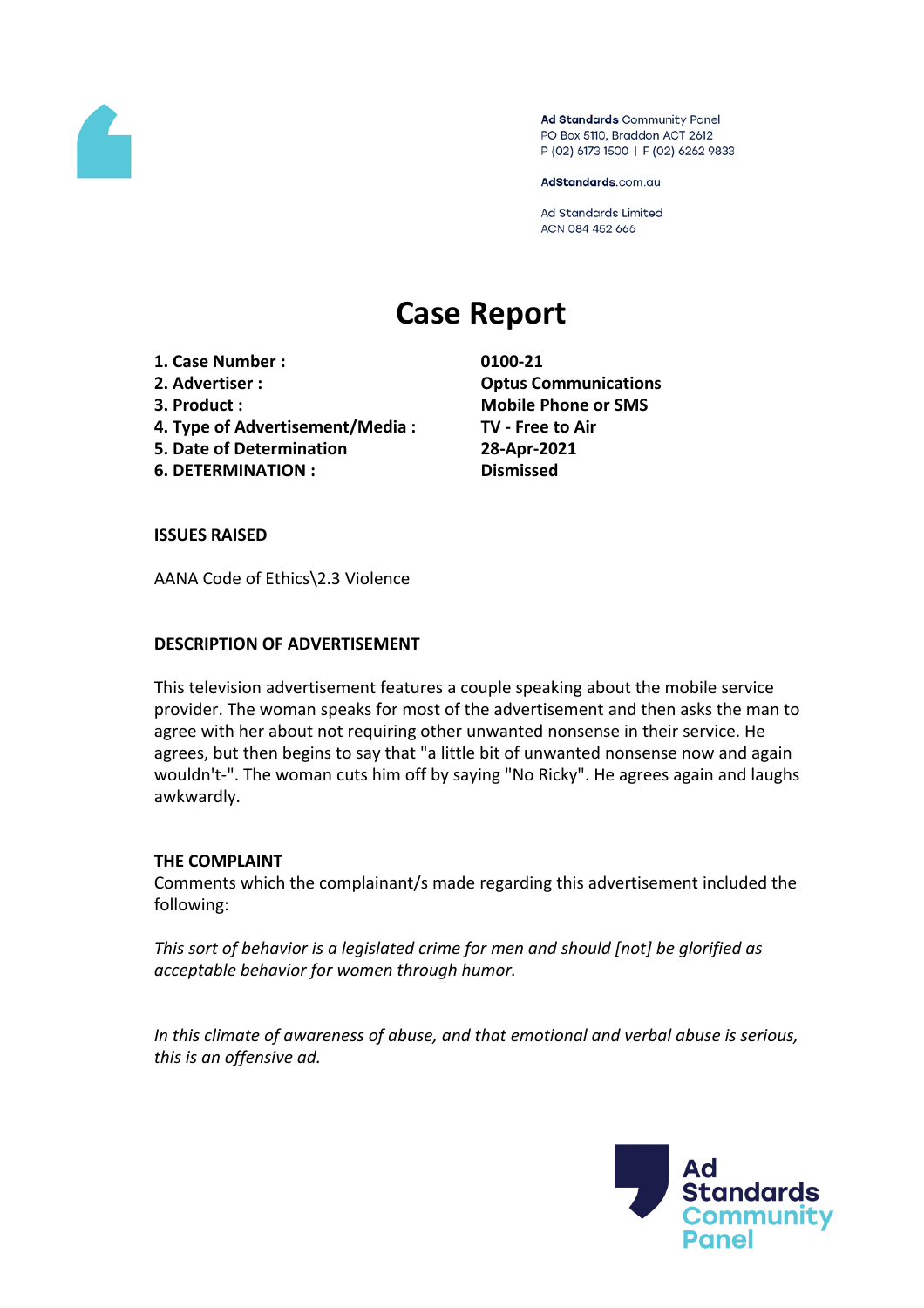

#### **THE ADVERTISER'S RESPONSE**

Comments which the advertiser made in response to the complainant/s regarding this advertisement include the following:

*We refer to your letter dated 15 April 2021 in relation to the Gomo Communications advertisement (Couple Advertisement).* 

*Firstly, thank you for the opportunity to formally respond to the complaints. Singtel Optus Pty Ltd (Optus) is committed to best practice in its advertising and appreciates all consumer feedback.*

#### *THE COMPLAINTS*

*The two complaints received by Ad Standards allege that the Couple Advertisement portrays a woman acting in a verbally violent manner towards her husband (in contravention of section 2.3 of the Australian Association of National Advertisers Code of Ethics (Code)).*

*The complaints specifically reference the following issues:*

- *• A woman exhibiting controlling behaviour over her husband by dictating what he can and cannot do or say; and*
- *• A woman being verbally abusive and intimidating towards her husband.*

#### *OPTUS RESPONSE*

*AANA Code of Ethics\2.3 Violence\Domestic violence.*

*As noted above, the intention behind the Couple Advertisement was to create a comedic/funny advertisement showing an average married couple in the family home. Creating a relatable scenario which Australians could understand, be amused by, and could be used to bring across gomo's 'no nonsense' brand message.*

*We do not consider that the scenario depicts domestic abuse at all. Rather, it is an exaggerated take on relationships, showing a couple with contrasting personalities. "Rickie" has taken his wife's straight delivery of "Thanks to gomo mobile we get just what we need without any of that unwanted nonsense" and turned it into a playful twist. "Rickie's" wife is embarrassed when he says cheekily that he wouldn't mind "a bit of nonsense" on camera. It is "Rickie's" wife's shock and embarrassment by what Rickie says which makes her react in a sharp manner. Her response is not an attempt to silence her husband or intimidate him, but is a reflection of her conservative personality. There is no aggression in her tone or anything intimidating in her body language. At no point is there any suggestion that the wife is violent or abusive towards her husband. The husband's response is an awkward laugh, highlighting the humour of the situation.*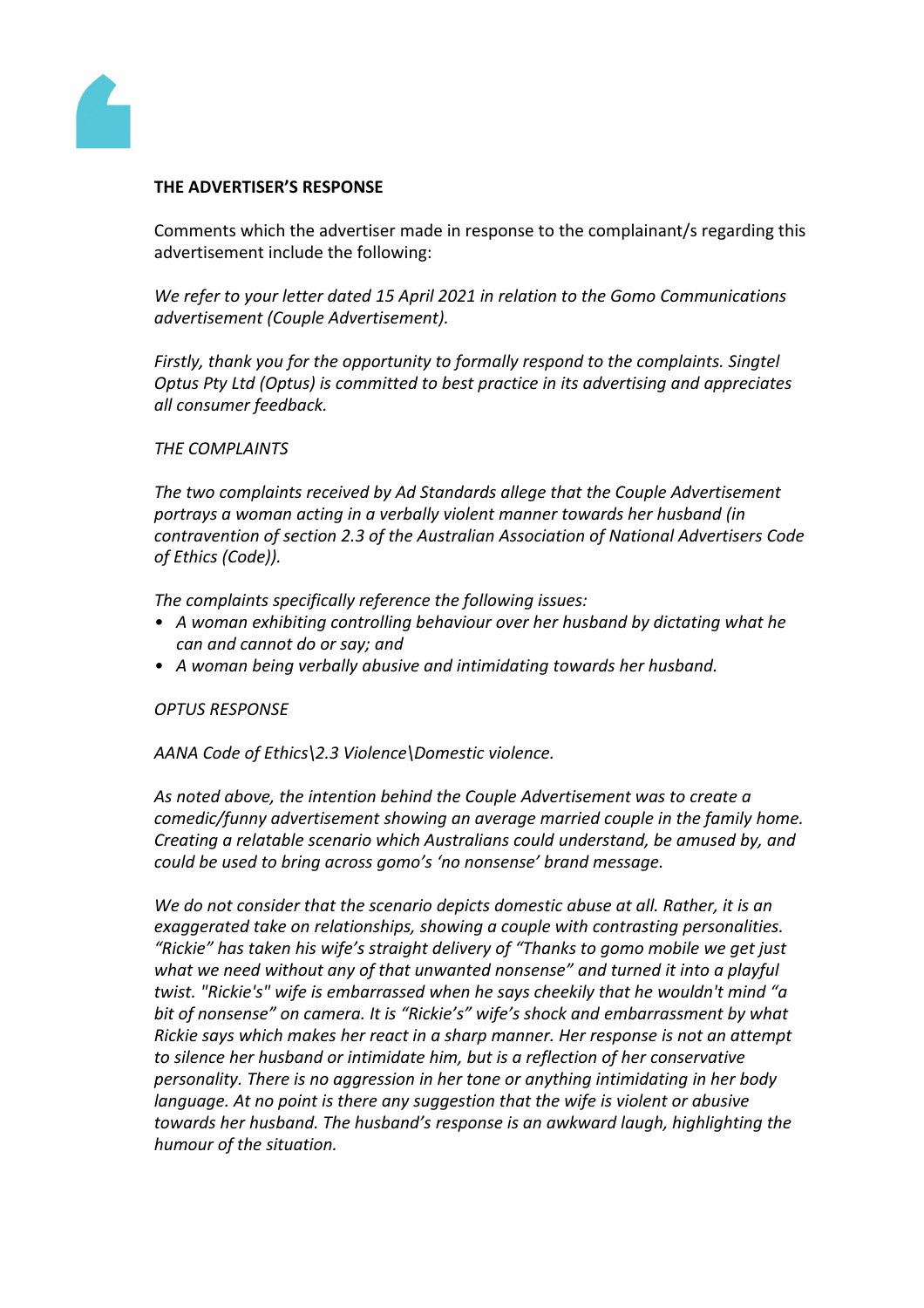

*As a brand and as part of a broader national business we would never air anything we believed made light of domestic abuse. In this advertisement, we are only exaggerating the funny difference of opinion that naturally happens in relationships.*

# *OTHER SECTIONS OF THE CODE*

*Finally, we do not believe that the Couple Advertisement, in any way:*

- *• portrays people or depicts material in a way which discriminates against or vilifies a person or section of the community on account of race, ethnicity, nationality, gender, age, sexual preference, religion, disability, mental illness or political belief (section 2.1)*
- *• employs sexual appeal (section 2.2);*
- *• presents or portrays violence (section 2.3);*
- *• treats sex, sexuality or nudity with insensitivity to the relevant audience (section 2.4);*
- *• uses language which is inappropriate in the circumstances (section 2.5);*
- *• depicts material contrary to Prevailing Community Standards on health and safety (section 2.6); or*
- *• does not clearly distinguish itself as an advertisement (section 2.7).*

*Given this, we have not provided submissions on these sections of the Code.* 

# *SUMMARY*

*Accordingly, for the reasons set out above, we are of the view that the Couple Advertisement is compliant with, and does not breach, the Code.*

*As mentioned above, the Couple Advertisement (both edits) has not been aired since 28th March 2021. Optus will take into account any feedback from the Ad Standards Community Panel before rescreening the advertisement.*

*We thank Ad Standards for the opportunity to provide these submissions in relation to the complaints and respectfully request Ad Standards dismiss these complaints. We trust this resolves the complaints.*

# **THE DETERMINATION**

The Ad Standards Community Panel (the Panel) considered whether this advertisement breaches Section 2 of the AANA Code of Ethics (the Code).

The Panel noted the complainants' concerns that the woman in the advertisement is verbally abusive towards and controlling of her husband.

The Panel viewed the advertisement and noted the advertiser's response.